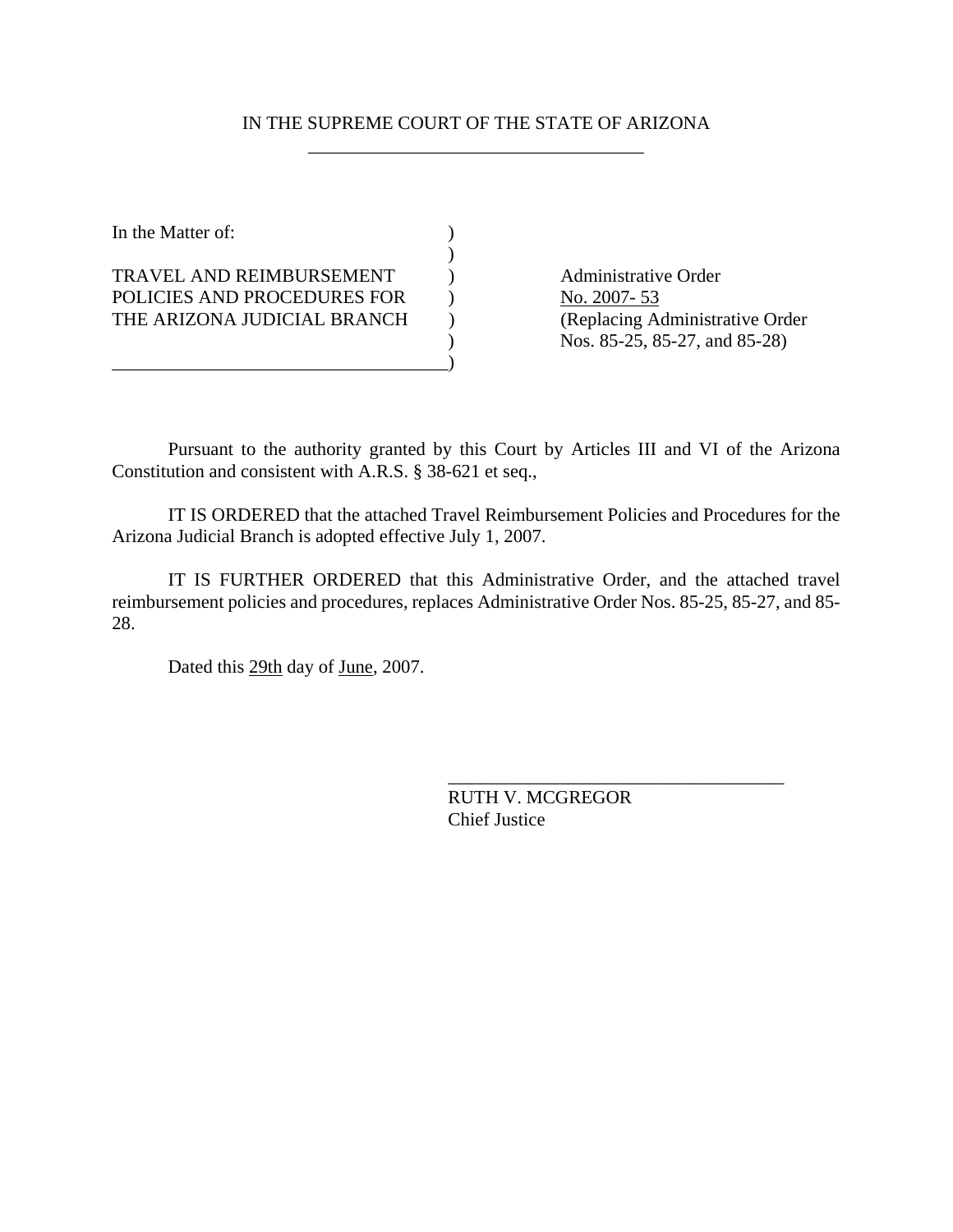Travel Policy 11.0

Administrative Office of the Courts Policies and Procedures Manual Section: 11.01 Date: 3/18/94 Revised Date: 7/1/07

## **State of Arizona, Judicial Branch TRAVEL REIMBURSEMENT POLICIES AND PROCEDURES**

## A. Introduction

All judicial officers, deputies, and employees of the Arizona Supreme Court and the Arizona Court of Appeals, or of any of their departments ("judicial personnel"), as well as members of any judicial committee, commission, or council ("judicial committee members"), may claim expenses and allowances, within the limits provided by law and this policy, when in travel status on official business away from their designated post of duty under the authority of a proper travel order.

B. Statutory and Constitutional Authority

This travel policy is promulgated under authority of Ariz. Const. art. 3 and 6, §§ 1, 3, 5(5); and consistent with A.R.S. §§ 38-621 et seq.

#### C. Purpose of Travel Policy

This travel policy establishes and explains to judicial personnel and judicial committee members the procedures and guidelines for claiming payment of reasonable travel expenses and allowances. This policy shall govern all reimbursement claims and obligations of all judicial personnel and judicial committee members.

#### D. Definitions

 1. "Conference Designated Lodging" means the lodging place (hotel, motel, conference center, etc.) where a judicial or legal conference is being held (the "conference site"), or the lodging place specified in the conference brochure or registration materials as the recommended lodging place for the judicial or legal conference.

Lodging accommodations at an alternate location reasonably near the conference site will be considered "conference designated lodging" when no vacancies exist at the conference site or at the recommended lodging place; or when the alternate lodging place is less expensive than the conference (taking into account any additional travel expenses to and from the alternate location) or more suitable than the conference site or the recommended lodging place, taking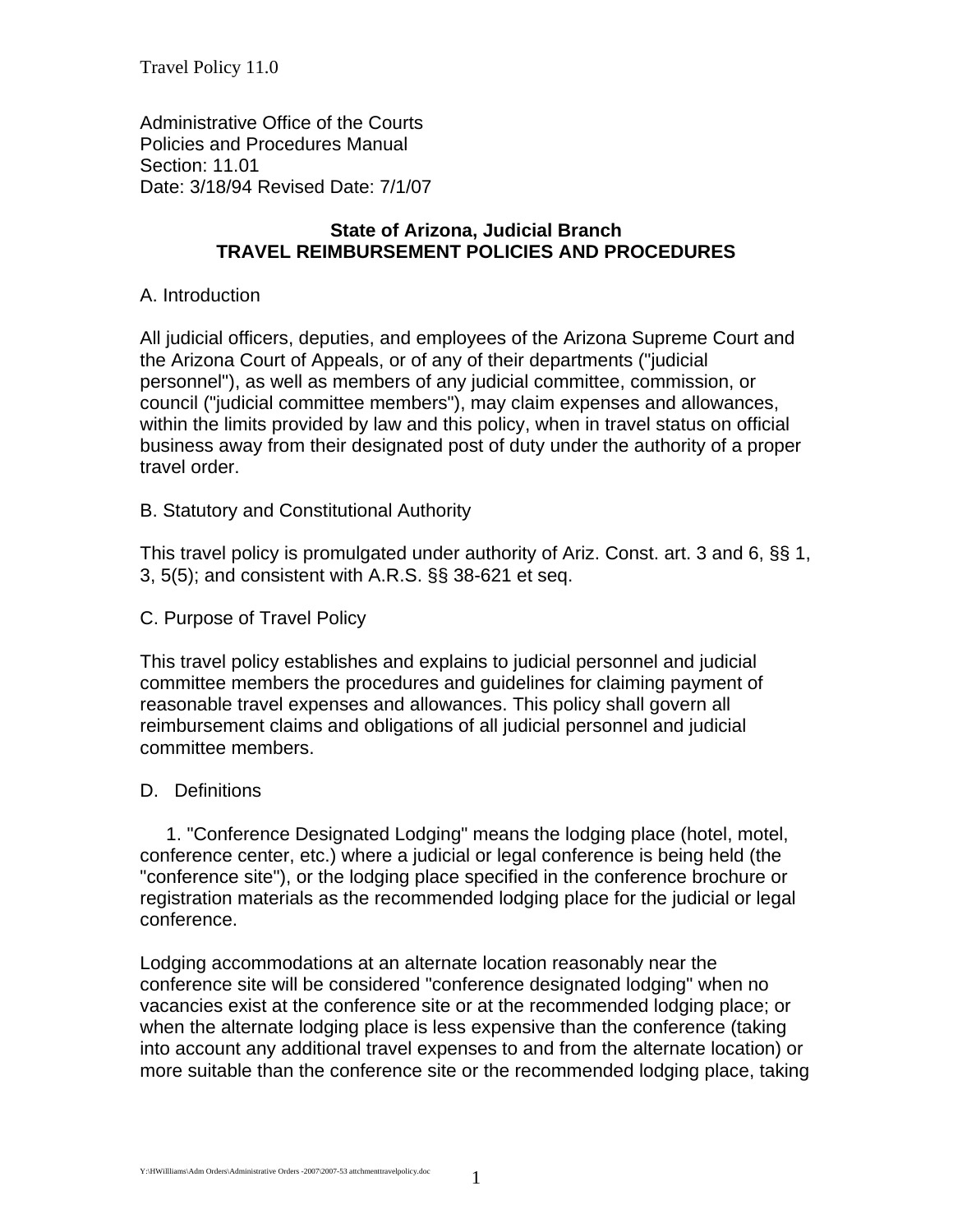into consideration the traveler's mission, safety, efficiency, effectiveness, time, or work schedule.

 2. "Designated Post of Duty" means the place that judicial personnel and judicial committee members spend the largest portion of regular work time; the place of return on completion of a special assignment; or the post designated as a duty post by the relevant judicial committee or court.

For judicial committee members who are not full-time judicial personnel, the designated post of duty shall be deemed to be their place of residence.

The designated post of duty for Court of Appeals out of county judges shall be deemed to be their physical residence.

 3. "Financial Office" means the Financial Officer of the Arizona Supreme Court and the Clerk of the Court for each Division of the Arizona Court of Appeals.

 4. "Judicial Approval Authority" means, except as otherwise provided by law the Chief Justice of the Arizona Supreme Court or the Chief Justice's designees; or the Chief Judge for each Division of the Arizona Court of Appeals, or the Chief Judge's respective designees.

 5. "Judicial Committee" means a board, commission, committee, council, panel, study group, task force, or similar body created by the Constitution of the State of Arizona, the Arizona Supreme Court, or the Arizona Judicial Council. Judicial committee includes any executive committee or subcommittee of the above. Judicial committee also refers to similar bodies created by the Arizona Legislature to study judicial matters.

 6. "Judicial Committee Member" means a person serving on a judicial committee, under a proper and current appointment from the Arizona Supreme Court or the Arizona Governor's Office. If the statute creating, funding, or authorizing a judicial committee includes procedures for obtaining travel reimbursement, then members of that judicial committee shall obtain travel reimbursement in accordance with the specified statutory procedures.

 7. "Judicial Personnel" refers to the public officers, deputies, and employees of the Arizona Supreme Court, the Arizona Court of Appeals, or any of their departments.

 8. "Per Diem" is the allowance for meals and reasonable incidental travelrelated expenses, such as laundry, dry cleaning, magazines, newspapers, personal telephone calls, taxes, and tips.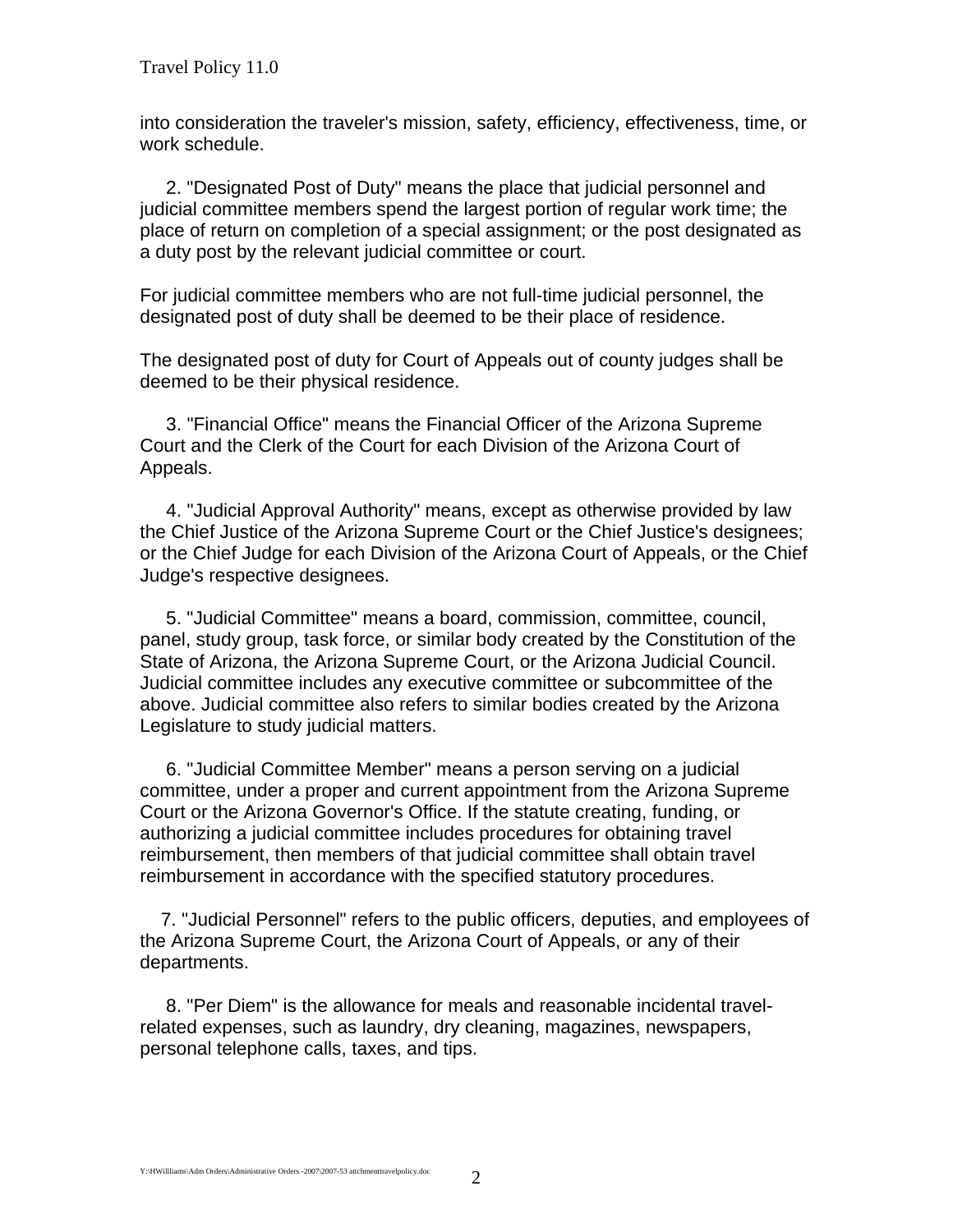9. "Physical Residence" is a person's legal residence or domicile, without regard to any other temporary or secondary residence or mailing address.

 10." Second Residence" is a residence owned or leased on at least a monthly basis by an out of county judge and located in the same county as the division of the court on which the judge serves.

 11. "Travel Status" refers to the time between start and end of travel needed to attend a judicial or legal conference or to conduct judicial duties away from that person's designated post of duty.

 12. "Travel Within Arizona" means travel exclusively within the confines of the State of Arizona.

 13. "Traveler" means any judicial personnel or judicial committee member when in authorized travel status away from that person's designated post of duty.

 14. " Out of county judge" means a judge of the Court of Appeals from division 1 or division 2 who is a resident of a county other than Maricopa or Pima and who is elected by the voters pursuant to A.R.S. §12-120.02.

E. Travel Guidelines and Procedures.

1. General Provisions:

 a. For a traveler to claim and receive allowances and expenses as provided by law, the judicial approval authority must approve all travel in advance or subsequently authorize it.

 b. For a traveler to be eligible for reimbursement of travel allowances and expenses, the judicial approval authority must have authorized or have subsequently approved the travel.

c. Travel authorizations follow these guidelines:

 i. Travel is usually warranted when personal presence or contact is the best, most economical, most effective, most efficient, or most convenient way to conduct official business.

 ii. Attendance at judicial and legal conferences and meetings should be limited to those immediately concerned with the topics to be discussed or the business to be transacted.

 iii. The most economical method of transportation should be selected, consistent with the traveler's mission, safety, efficiency, effectiveness, time, or work schedule.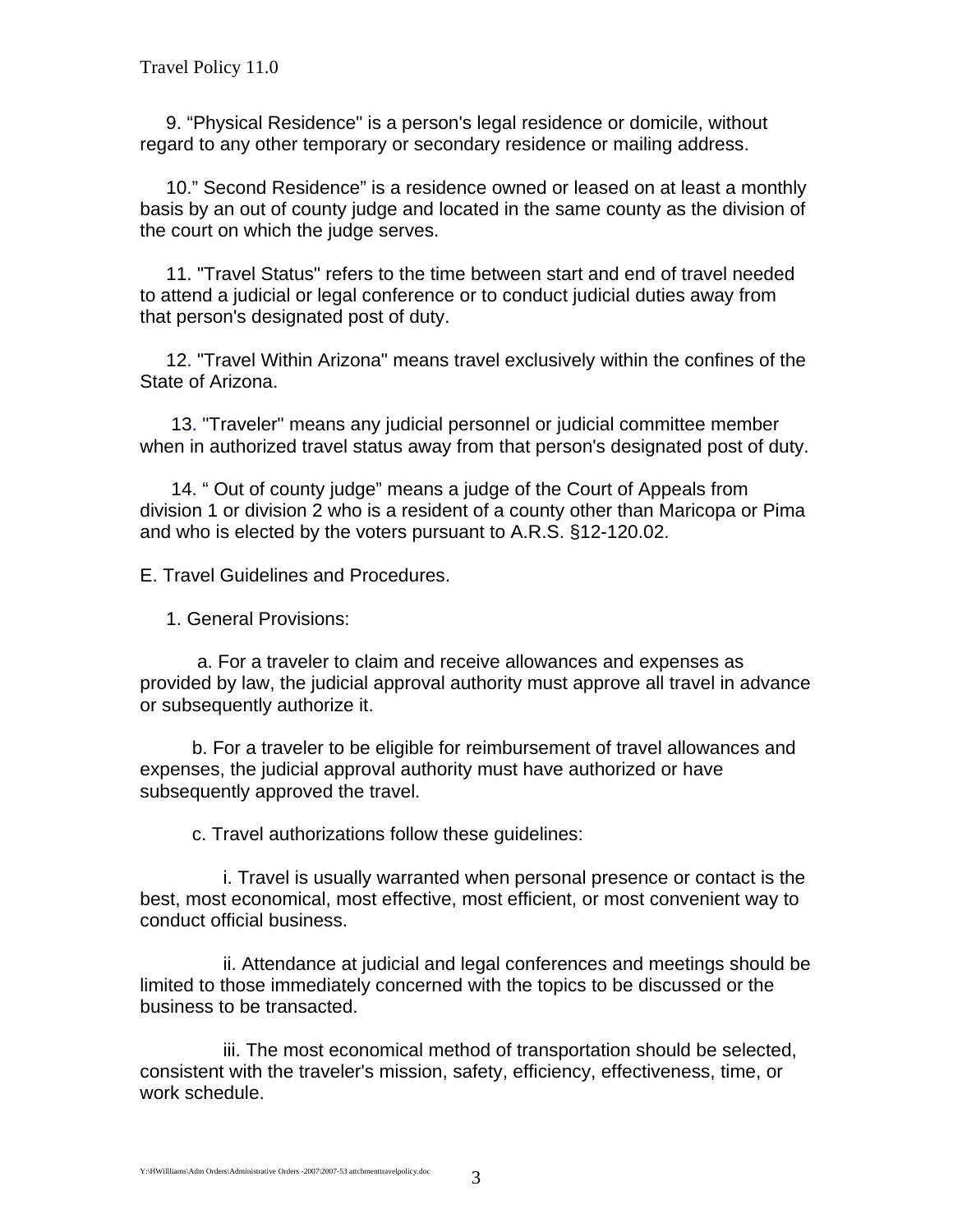d. The judicial approval authority shall provide necessary travel information to a traveler, including information on the travel and expense allowance limits set out in this policy.

 e. By this reference, this policy incorporates the reimbursement rates set by the Arizona Department of Administration and the Arizona Department of Revenue, and approved by the Arizona Joint Legislative Budget Committee. Information on these rates may be obtained through the Financial Office.

2. Limitations on Reimbursement.

 a. Reimbursement is limited to the most economical and appropriate method of transportation, taking into consideration the traveler's mission, safety, efficiency, effectiveness, time, or work schedule.

 b. There will be no state reimbursement for any portion of travel by an unnecessary, indirect route or for personal business or pleasure. For judicial personnel who are not judges and justices, excess travel time for personal business or pleasure will be charged to accrued annual leave or compensatory time.

F. Eligibility for Per Diem Reimbursement.

 1. Reimbursement Schedule. A traveler shall be reimbursed pursuant to the schedule of the Arizona Department of Administration's rates, as approved by the Arizona Joint Legislative Budget Committee. To be eligible for incidental expenses, the traveler must be eligible for three consecutive meals and be in overnight travel status for 24 consecutive hours.

 a. An out of county judge who has not established a second residence shall be reimbursed for meals during ordinary travel while away from their residence for court related business.

 b. An out of county judge who claims lodging reimbursement for a second residence shall not receive reimbursement for per diem or meals while staying at the second residence.

 2. Per Diem Allowance. Allowances for individual meals are based on the following:

 a. Breakfast: When travel begins before 6:00 a.m. and the travel results in lengthening the traveler's normal work day by at least two hours, breakfast may be reimbursed.

b. Lunch: Lunch expenses are reimbursable, but only if: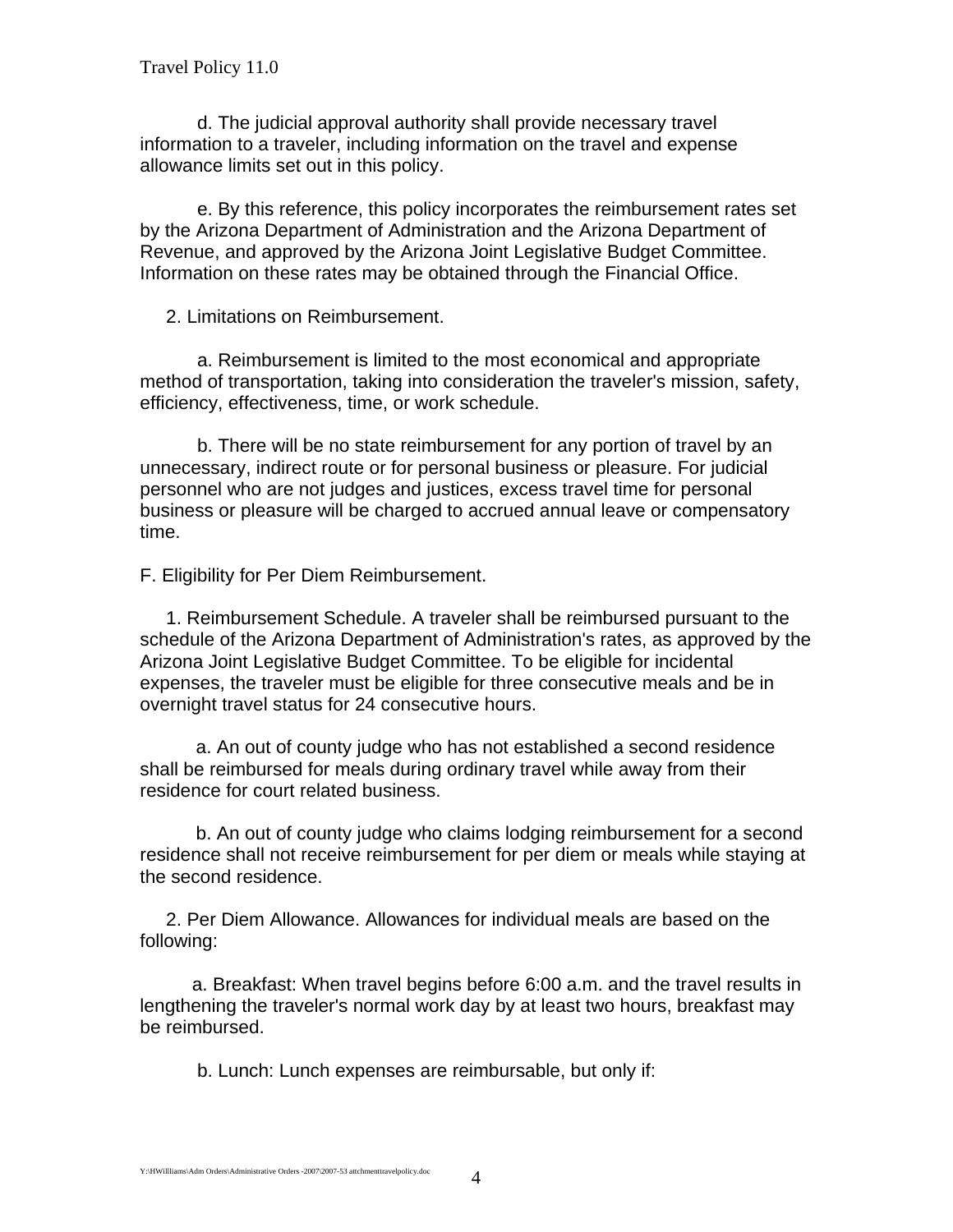i. A traveler is in a travel status that will last for a period of six (6) hours or more, travel commences at or before 11:00 a.m. and will end at or after 2:00 p.m., and the estimated travel distance is thirty-five (35) miles or more from the traveler's residence and designated post of duty; or

 ii. Part of the traveler's duties on the trip include attending a conference, meeting, or other program that includes a lunch meal.

 c. Dinner: When travel will extend beyond 8:00 p.m. and the travel results in lengthening the traveler's normal work day by at least three hours, dinner (the evening or supper meal) may be reimbursed.

 d. Judicial committee members participating in a conference, meeting, or other program that encompasses a meal period may be reimbursed subject to the Arizona Department of Administration's rates, as approved by the Arizona Joint Legislative Budget Committee.

 e. When a traveler is entitled to a full day's allowance (three consecutive meals), the amount expended for any particular meal is left to the traveler's discretion. However, the total for all meals and incidental expenses in any 24 hour period shall not exceed the Arizona Department of Administration's maximum per diem allowance, as approved by the Arizona Joint Legislative Budget Committee.

 f. The amount claimed for meals and incidental expenses in any 24-hour period may be shown on the travel claim form as a lump sum.

 g. Whenever meals are provided at no additional cost to the traveler (including full airplane meals, meals at government institutions, or meals included in conference registration fees), the traveler shall not be entitled to a meal allowance for those particular meals.

 h. If circumstances force a traveler to miss a provided meal, the traveler may claim up to the maximum meal allowance. In such case, a receipt and written explanation will be given.

 i. Staff who are required by management to remain on site through the duration of a conference or meeting, held within 35 miles of their post of duty, are eligible for meal reimbursement at the In-State rate under the following condition:

 (a) Staff are required to be physically on site in order to provide services during what is traditionally a meal time.

or

(b) The site is so remote that leaving for a meal is not feasible.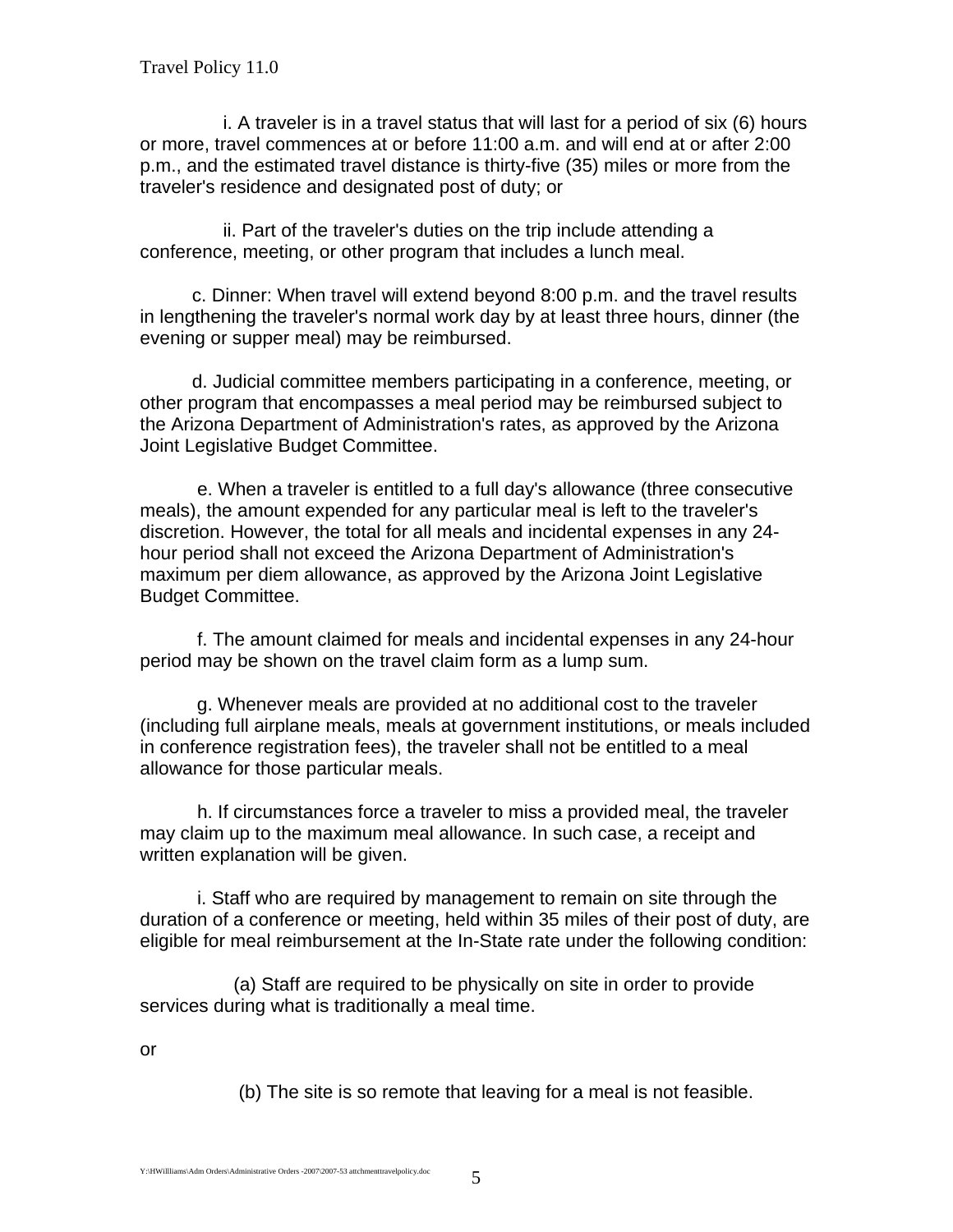Travel Policy 11.0

 3. Receipts. Unlike lodging expenses, receipts need not be submitted to obtain the meal and incidental per diem allowance.

G. Eligibility for Lodging Reimbursement

1. Reimbursement for Lodging.

a. A traveler, including out of county judges who have not established a second residence in Maricopa or Pima county, may be reimbursed for actual cost of lodging in accordance with this policy, but not to exceed the Arizona Department of Administration's rates, as approved by the Arizona Joint Legislative Budget Committee.

b. An out of county judge is entitled to reimbursement for up to five nights per week actually stayed at a second residence in the county in which the division of the Court of Appeals on which the judge serves is located. In order to claim reimbursement, the judge must annually file with the Clerk of Court of the appropriate division a form disclosing the address of the second residence and attesting that any claims for reimbursement for lodging in the county in which the second residence is located will be for nights stayed at that residence unless the claim identifies a different lodging for which reimbursement is claimed. The Chief Judge of each division shall determine whether per night reimbursement will be calculated based upon (1) an annual weighted average of seasonal state lodging rates, or (2) the applicable state seasonal lodging rate, for the city in which the division of the court on which the judge serves is located. Documentation of the actual cost of maintaining the second residence shall not be required.

 c. For Arizona cities listed on the Lodging Cost Index, the reimbursable amount (including tax) is the actual cost, but not to exceed the Arizona Department of Administration's maximum lodging rate, as approved by the Arizona Joint Legislative Budget Committee.

 d. For other Arizona cities the reimbursable amount (plus tax) is the actual cost, but not to exceed the Arizona Department of Administration's current maximum in-state lodging rate, as approved by the Arizona Joint Legislative Budget Committee.

 e. For other American cities, the reimbursable amount (including tax) is the actual cost, but not to exceed the Arizona Department of Administration's current maximum out-of-state lodging rate, as approved by the Arizona Joint Legislative Budget Committee.

 f. If a traveler attends a convention, conference, or meeting as an official judicial representative, stays at a designated hotel, actual lodging costs may be reimbursed even if the established maximum rate is exceeded. To be eligible for full reimbursement, a copy of the conference, meeting, or program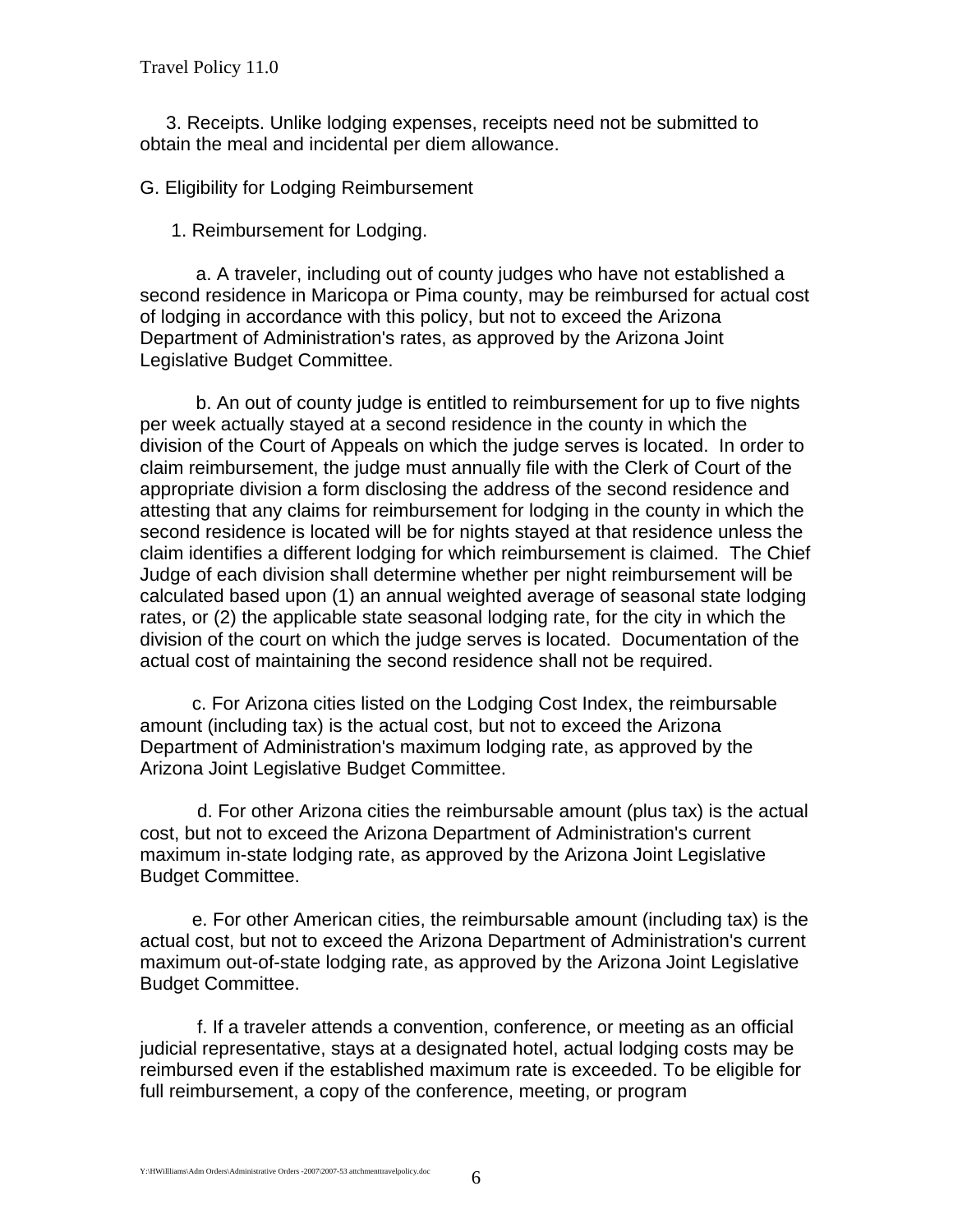announcement or registration materials that include the lodging rate must be attached to the travel claim, together with the hotel receipt.

 g. If a traveler attends a convention, conference or meeting as an official judicial representative, and stays at a hotel other than the designated hotel, and does not exceed the designated hotel rate, actual lodging costs may be reimbursed even if the established maximum rate is exceeded. To be eligible for full reimbursement, a copy of the conference, meeting or program announcement or registration materials which include the lodging rate must be attached to the travel claim, along with the hotel receipt.

 h. If the judicial approval authority determines that compliance with the above maximums is impractical, actual lodging costs may be approved for reimbursement even if the maximums are exceeded. Such exceptions normally require advance approval, but exceptions may be made after the fact if circumstances made the need for an exception unforeseeable.

2. Receipts.

 a. When selecting lodging, the traveler shall ask for the lowest available rate, which will often be a "state," "government," "business," or "commercial" rate. However, due to special promotions or other programs, the lodging establishment may actually have a lower rate than the one normally given government and business lodgers. The traveler should therefore ask for and obtain the lowest available rate, however denominated.

 b. Lodging expenses at a non-commercial establishment are not reimbursable.

 c. Receipts shall be the original receipt issued by the establishment and must be attached to the Employee Travel Claim for reimbursement. A CREDIT CARD receipt is not acceptable, except as noted below.

 d. When two or more travelers share a room, total reimbursement shall not be more than the receipt. In this particular case reimbursement is to be claimed as follows:

 i. Each traveler should obtain a separate original lodging receipt for each traveler's portion of the lodging cost. The total of the two (or more) lodging receipts cannot exceed the total lodging cost. When a room is shared, the travelers should request separate receipts when they register at the lodging establishment.

 ii. If the lodging establishment cannot issue separate original receipts, or refuses to do so, one traveler may submit the original lodging receipt and the other travelers may submit photocopies. However, each receipt (original or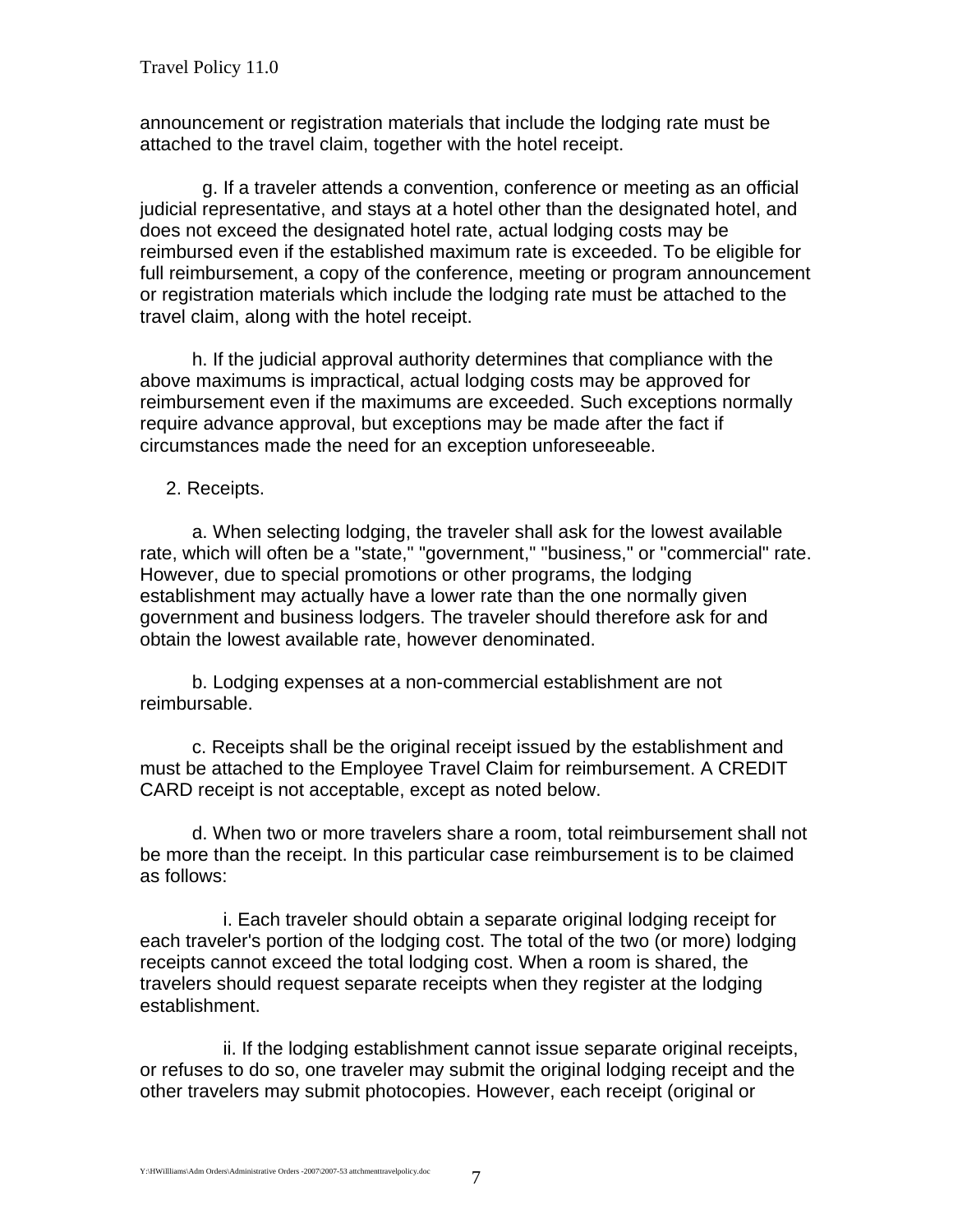photocopy) must be marked "shared lodging" and have the names of all travelers sharing the room. Photocopies must be signed by the traveler and the judicial approval authority. No photocopies will be accepted without these original signatures.

 e. If the original lodging receipt is lost, destroyed, or cannot be obtained, reimbursement will be made according to the following guidelines:

 i. A photocopy may be submitted with the statement "Treat as an Original." The photocopy must be signed by the traveler.

 ii. If the original receipt is lost, a photocopy is unavailable, and a copy cannot be obtained from the lodging establishment, then a copy of the canceled check, cash, or credit card receipt is required showing that the traveler paid for the lodging. In addition to the canceled check, cash, or credit card receipt, the judicial approval authority must attach a memorandum in lieu of the original or photocopy of the lodging receipt. The memorandum must contain the name(s) of the traveler(s), the date(s) of the travel, the name, address, and telephone number of the lodging establishment, cost per night, and the total cost of the lodging. The letter should also include the reasons(s) an original or photocopied lodging receipt is not available.

 f. When lodging is shared with a person not on judicial business (such as a spouse), reimbursement shall not exceed the single room rate.

 g. Lodging costs incurred within 35 miles of a person's designated post of duty or residence will not be reimbursed absent an emergency or an exception approved by the judicial approval authority.

H. International Travel Reimbursement -

International travel expenses will be reimbursed pursuant to the United States Department of State Standardized Regulations. Information on these regulations may be obtained by contacting the Financial Office.

I. Transportation

 1. Expenses are allowable for common carrier fares, privately owned motor vehicle or aircraft mileage, bridge and road tolls, parking, taxi, bus, or streetcar fares.

 2. Reimbursement will be made only for the least expensive method of transportation, taking into consideration the traveler's mission, safety, efficiency, effectiveness, time, or work schedule. When more than one traveler uses the same motor vehicle, only one claim for transportation reimbursement will be allowed.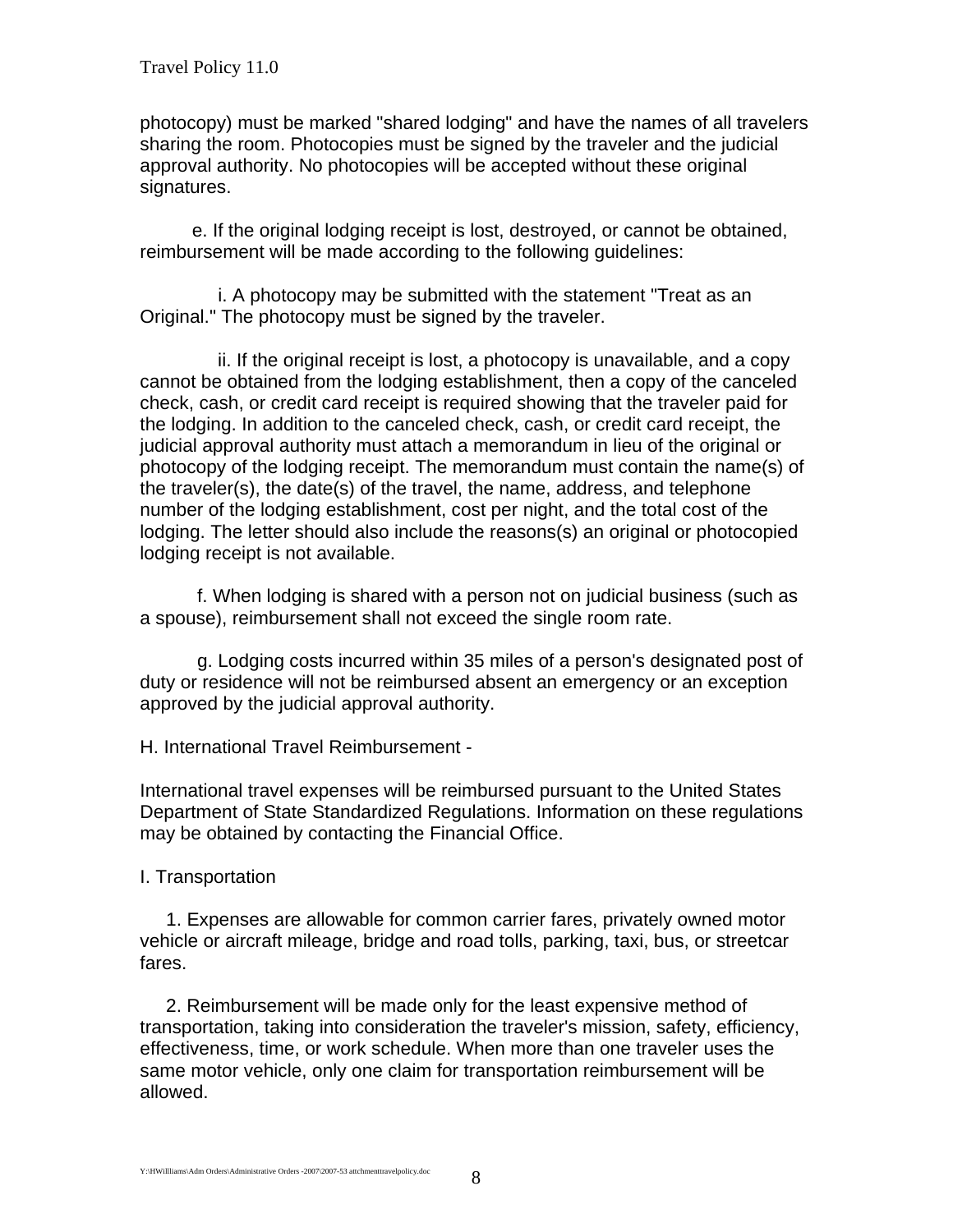## 3. Mileage Reimbursement Rates

 a. The mileage reimbursement rate for privately owned motor vehicles shall not exceed the maximum rate set by the Arizona Department of Revenue, as approved by the Arizona Joint Legislative Budget Committee.

 b. The reimbursement rate for privately owned aircraft shall not exceed the maximum rate set by the Arizona Department of Revenue, as approved by the Arizona Joint Legislative Budget Committee.

 c. The Employee Travel Claim must indicate the mileage rate used by the traveler.

THE ARIZONA SUPREME COURT DOES NOT AUTHORIZE AND PROHIBITS THE OPERATION OF A MOTOR VEHICLE FOR COURT BUSINESS UNLESS THE DRIVER POSSESSES A VALID ARIZONA DRIVER'S LICENSE AND CURRENT VEHICLE LIABILITY INSURANCE.

4. Privately Owned Motor Vehicle.

 a. A traveler using a privately owned motor vehicle may receive mileage reimbursement regardless of eligibility for lodging or per diem reimbursement.

 b. Expenses for travel between home or garage and designated post of duty shall not be allowed unless a traveler is required to report to a duty post outside of normal working hours. In that case, a claim for mileage from home to work place and return will be allowed.

 c. When travel begins or ends at the traveler's residence, the mileage subject to reimbursement shall be computed from either the designated post of duty or from the traveler's residence, whichever is the shortest distance.

 d. When a privately owned motor vehicle is authorized for travel within Arizona, reimbursement will be at the current rate set by the Arizona Department of Revenue, as approved by the Arizona Joint Legislative Budget Committee. The mileage figure will be established by odometer readings or by official state highway maps.

 e. Reimbursement for use of a privately owned motor vehicle for travel outside Arizona will be allowed only if approved in advance by the judicial approval authority. Mileage will be reimbursed at the lesser of either the mileage reimbursement rate or the air coach fare to the same destination.

 f. Mileage claims based on official state highway maps for use of privately owned motor vehicles shall specify the name of the city or town in the "Departed From" and "Arrived At" columns on the Employee Travel Claim Form. If map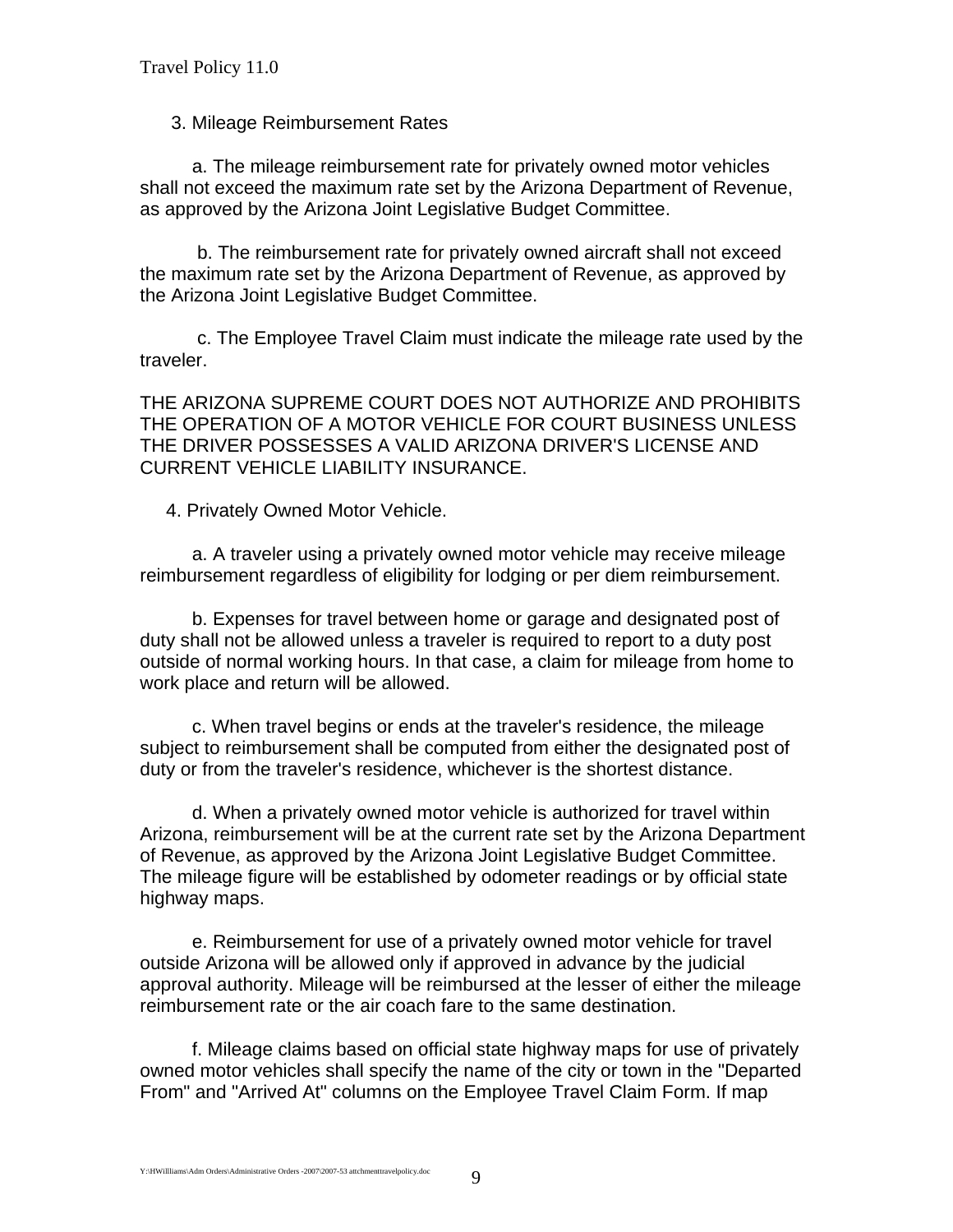mileage is used, enter "Map Mileage" in place of odometer readings on the Employee Travel Claim. Map mileage may only be used between cities and towns.

 g. In accordance with the provisions of A.R.S. §§ 41-621 and 28-1251, the Arizona Supreme Court has determined that, in the best interest of the State of Arizona and the Arizona Judicial Branch, a traveler driving a privately owned motor vehicle must have current vehicle liability insurance and a valid Arizona driver's license.

 i. If the judicial approval authority knows that the traveler does not have current motor vehicle liability insurance in compliance with A.R.S. § 28-1251, the judicial approval authority shall prohibit the traveler's use of a privately owned motor vehicle and require use of a state-owned automobile.

 ii. When the traveler signs a claim including mileage reimbursement, the traveler certifies that motor vehicle liability insurance was in effect and that the traveler possessed a valid Arizona driver's license while in travel status.

 iii. The judicial approval authority in approving a claim for reimbursement of travel by privately owned motor vehicle shall ensure that the traveler has certified that the traveler possessed a valid Arizona driver's license and current motor vehicle liability insurance while in travel status.

 h. If a traveler driving a privately owned motor vehicle is involved in an accident and is found to be at fault, the traveler's own liability insurance policy is primary coverage and is responsible to the limits of the policy.

 i. If the liability amount exceeds the traveler's coverage, the State's selfinsurance program will, at that time, cover the amount over the policy limits, if the traveler was acting within the course and scope of the traveler's duties.

 ii. If a traveler driving the traveler's own motor vehicle on official business is involved in an accident, regardless of fault, the State will not reimburse the traveler for any physical damage to the traveler's motor vehicle.

5. State-Owned Motor Vehicles

 a. State-owned motor vehicles should be used in place of privately owned or rented motor vehicles, whenever possible.

 b. The use of state-owned vehicles outside of Arizona must be specifically approved in advance by the judicial approval authority.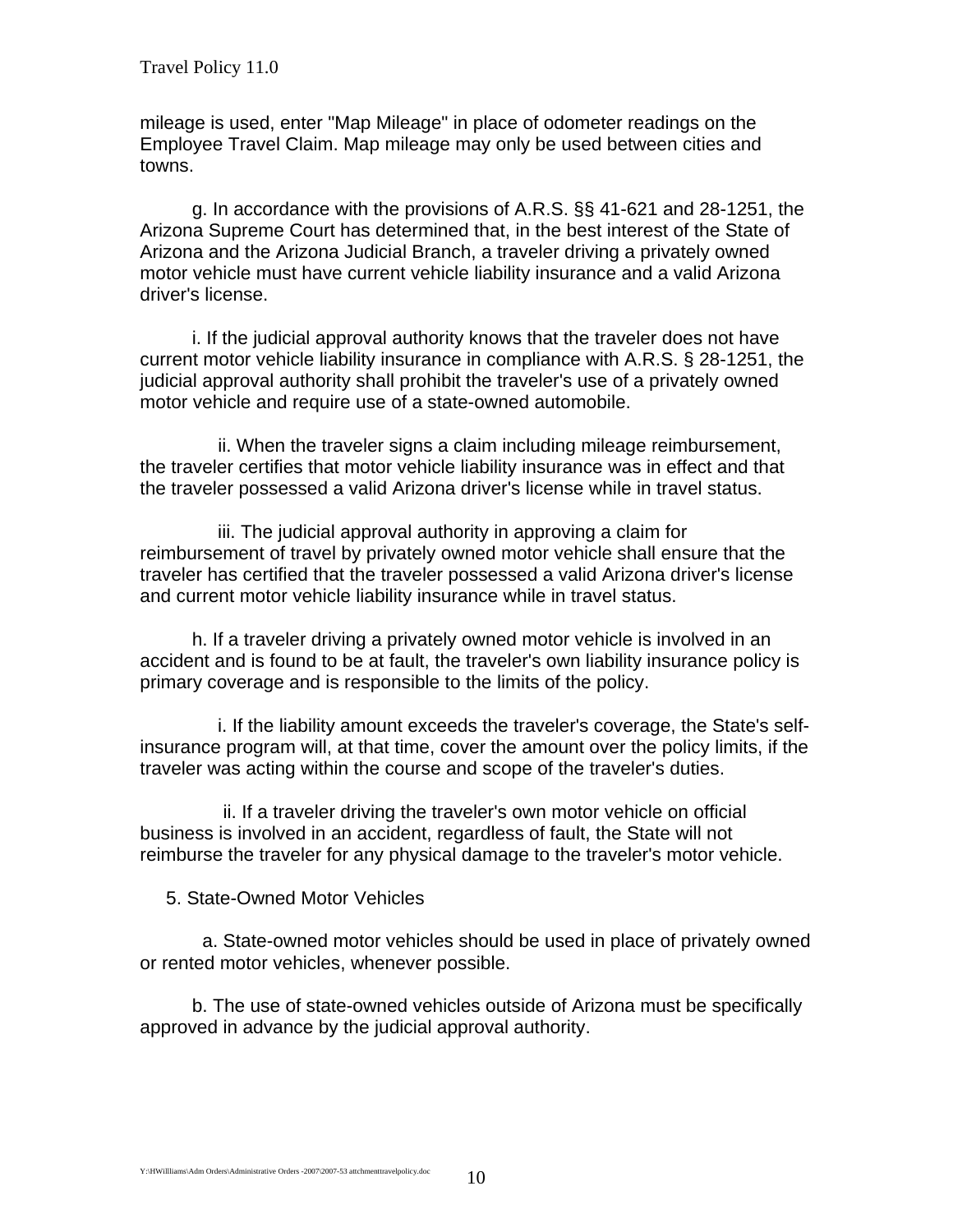c. Arizona departments of Administration rules and regulations prohibit the use of state-owned motor vehicles for transporting persons not essential to the purpose for which the vehicle was dispatched.

6. Rented Motor Vehicles

a. Use of rented motor vehicles is prohibited unless:

 i. This is the best method of transportation, taking into consideration the traveler's mission, safety, efficiency, effectiveness, time, or work schedule. The judicial approval authority is responsible for determining if the advantages of using a rented motor vehicle outweigh the costs compared to other modes of transportation. Any mileage charges for a rental vehicle must be reasonable, necessary, and substantiated.

 ii. Prior approval by the judicial approval authority is granted or an emergency requires use of a rental vehicle. In the event of such an emergency, the traveler should, if practicable, obtain advance verbal approval from the judicial approval authority.

 b. A rented motor vehicle may be used in-state when the cost of renting such a vehicle is less than the cost of using either a state motor pool vehicle or the employee's car or when either a motor pool vehicle or the employee's car are not available and such business travel must be completed.

 c. When a traveler rents a motor vehicle for official business within the United States, the traveler is automatically insured for liability and physical damage losses by State Risk Management. If the traveler has or purchases private motor vehicle insurance, that cost IS NOT reimbursable for this category of trip.

 d. When a traveler rents a motor vehicle for official business outside of the United States, the traveler SHALL purchase the offered physical damage coverage, unless the traveler's own insurance policy provides such coverage under these circumstances. These rented motor vehicle insurance costs incurred by the traveler ARE reimbursable.

# 7. Airlines

 a. Reimbursement for commercial air travel shall be limited to the lowest available fare, taking into consideration the traveler's mission, safety, efficiency, effectiveness, time, or work schedule.

 i. A traveler will be reimbursed at the first class fare only if the judicial approval authority authorizes the expenditure, in advance if possible.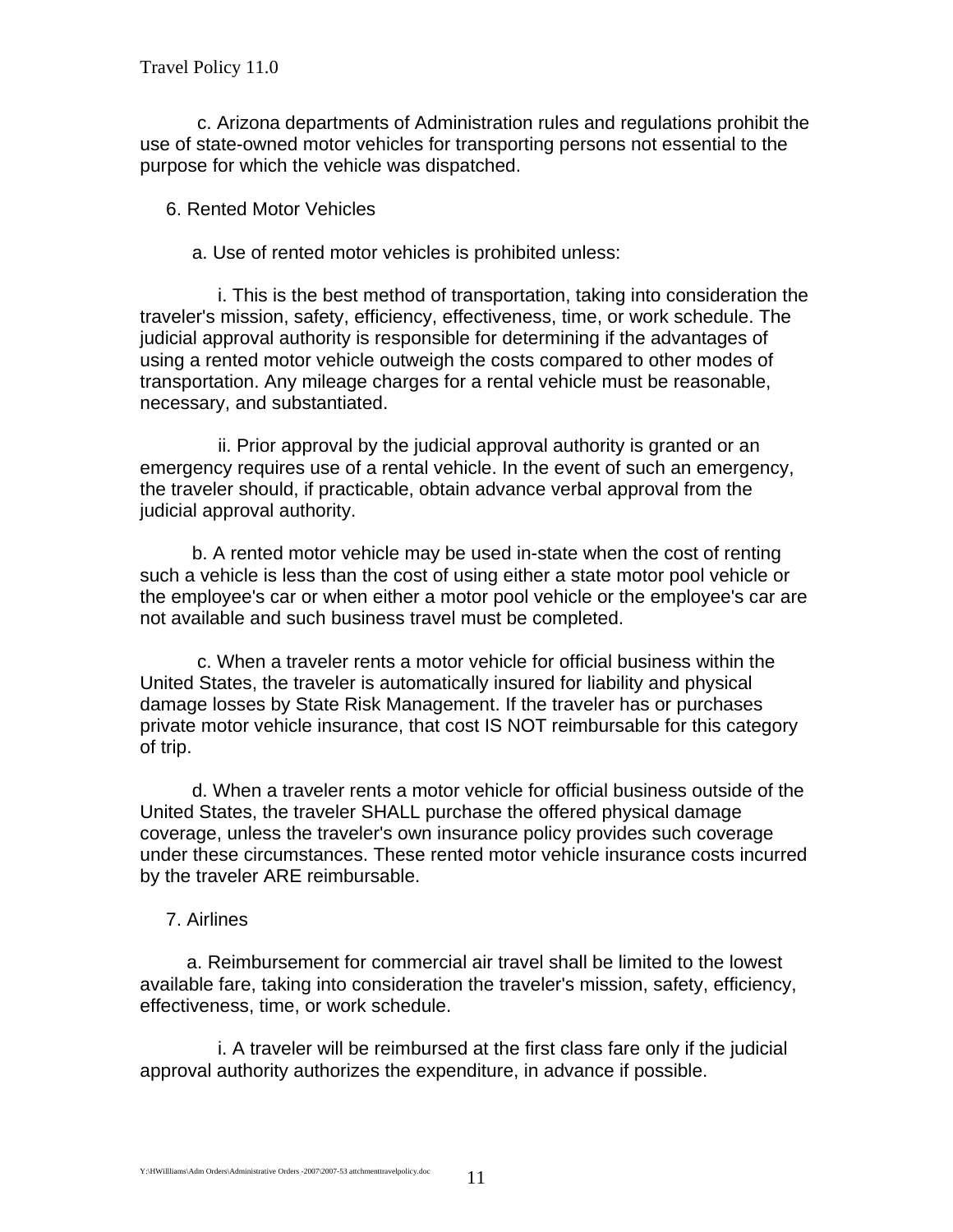ii. If the judicial approval authority approves the first class fare, the traveler shall obtain a statement from the carrier representative that a lower class was unavailable.

b. Flight insurance purchased by the traveler is not reimbursable.

 c. The traveler's flight coupon (the airline ticket) must be submitted with Employee Travel Claim.

8. Chartered and Privately Owned Aircraft

 a. Chartered aircraft travel is allowed, provided a common carrier is not feasible or an alternative mode of travel is impractical. The judicial approval authority, not the traveler, must determine if such a travel method is justifiable, taking into consideration the traveler's mission, safety, efficiency, effectiveness, time, or work schedule.

 b. Chartered air service may only be obtained from FAA licensed commercial flight operators.

 c. Persons who pilot privately owned or rented aircraft must satisfy the requirements of the Arizona Risk Management Division. Only those individuals approved and authorized by Risk Management may claim such expenses.

 d. Privately owned or rented aircraft use will be reimbursed based on the shortest air route from origin to destination (using officially designated airways when possible), at the rate set by the Arizona Department of Revenue, as approved by the Arizona Joint Legislative Budget Committee. Landing and parking fees are allowed except at the location where the aircraft is normally based.

 9. Railroads and Buses - Railroad or bus travel may be used where convenient or economical, taking into consideration the traveler's mission, safety, efficiency, effectiveness, time, or work schedule. Receipts are required for reimbursement.

 10. Other Allowable Transportation Expenses - The use of taxis, airport limousines, local buses, and streetcars is classified as local transportation and may be claimed; receipts are not required. Transport to and from airports shall be by the most economical means, taking into consideration the traveler's mission, safety, efficiency, effectiveness, time, or work schedule. Reasonable airport parking or storage fees for privately owned motor vehicles will be allowed only if less than taxi fare to and from the airport and when supported by a receipt.

J. Telephone and other Communication Expenses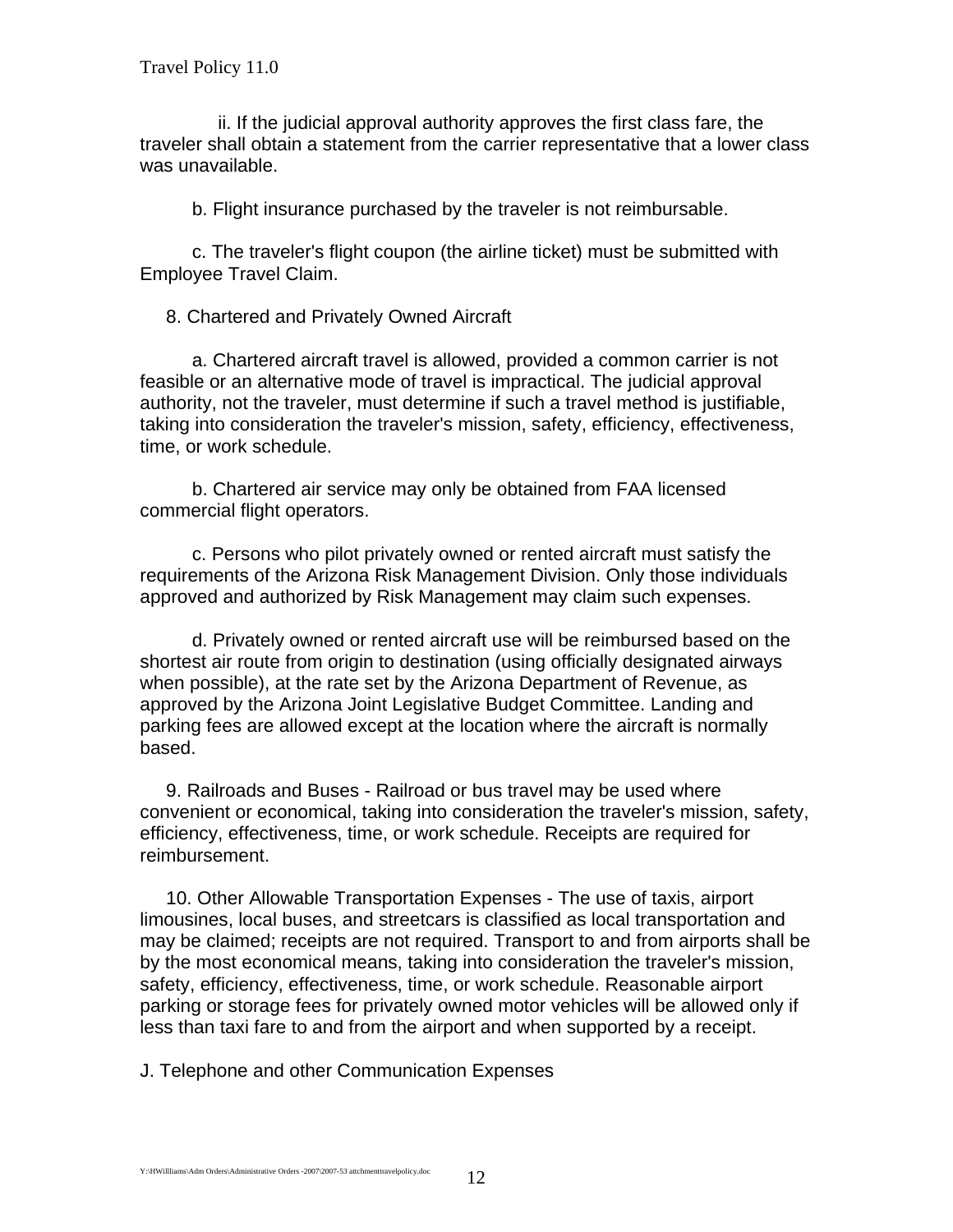Business related telephone, telegraph, facsimile, and message delivery expenses incurred as a result of being in travel status on official business are reimbursable.

 1. Long distance, in-state calls should be made, whenever possible, using the state operator or the traveler's state or private direct dial credit card.

 2. Any other long distance calls should be made, whenever possible, using the traveler's state or private direct dial credit card.

 3. While in an authorized travel status, a traveler is entitled to reimbursement for one long distance telephone call (of reasonable duration) per day to the traveler's family.

K. Conferences, Meetings, and Other Programs

 1. Expenses incurred while attending conferences, meetings, or the programs of associations or organizations must be supported by program materials showing the opening and closing dates.

 2. Receipts for registration fees must be submitted with the Employee Travel Claim (registration fees may be pre-paid by contacting the Financial Office).

 3. Expenses incurred prior to the start of or in staying on after the close of a conference, meeting, or other program for personal reasons will not be allowed unless a clear cost savings can be demonstrated.

L. Travel Advances and Claims When Advance is Made

 1. In-State SINGLE TRIP - Travel advances may be requested by employees traveling for a period of three (3) consecutive days or more. The advance may not exceed eighty-five percent (85%) of the estimated cost of lodging and meals.

 2. In-State STANDING ADVANCE - A standing advance may be requested by employees who are in a continuous travel status (an employee traveling a full work week, an average two weeks a month). The maximum amount that will be advanced is \$400.

 3. Out-of-State SINGLE TRIP - Employees traveling out-of-state may request a travel advance not to exceed eighty-five percent (85%) of the estimated cost of lodging and meals.

 4. To obtain a travel advance, the traveler must complete a Request for Travel Advance form, which may be obtained from the Financial Office. The completed form should be submitted to the Financial Office at least five (5) days prior to the commencement of travel. The Financial Office will either prepare a revolving fund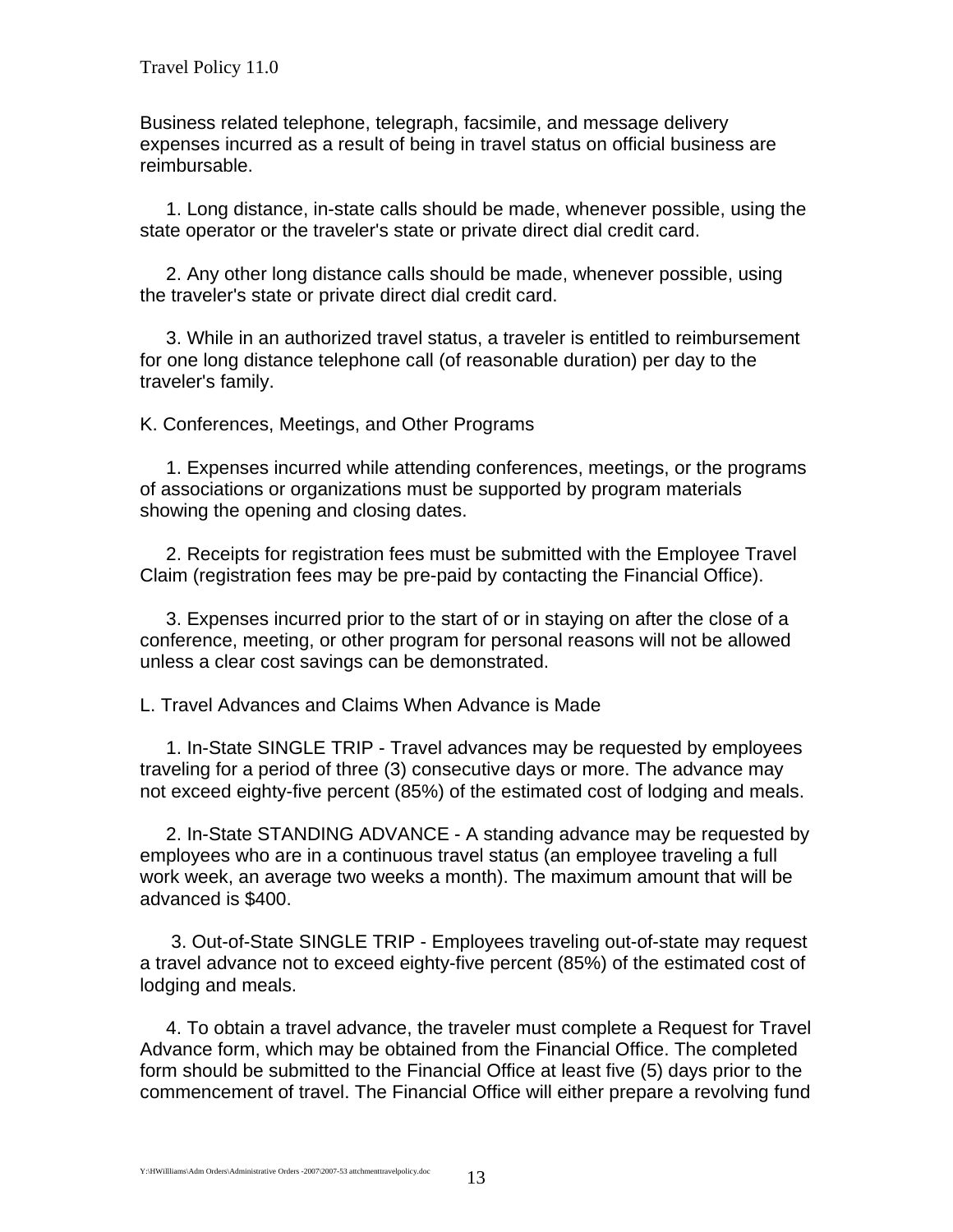check or submit a claim to the Arizona Department of Administration Finance Division for the travel advance.

 5. The Financial Office will maintain a register of advances and reimbursements as a control for repayment of travel advances. On completion of a trip (or in the case of a "standing advance" at designated intervals, every two (2) weeks, or monthly), an Employee Travel Claim should be completed by the traveler and submitted to the Financial Office. The amount of the travel advance will be deducted from the total of the travel claim by the Financial Office. If the travel advance is less than the total reimbursement being claimed, a check will be prepared for the difference. If the travel advance is more than the total reimbursement being requested, a check for the balance of the unused travel advance must accompany the Employee Travel Claim. For in-state standing advances, the traveler will be reimbursed the actual amount of the travel claim.

 6. Travel advances are a lien against wages - If the Court is not repaid in a timely manner (within ten (10) days after completion of travel is considered timely), the Court may advise the Arizona Department of Administration, Finance Division, to withhold the amount of the travel advance from the traveler's salary. In the case of an in-state standing advance, the repayment of the travel advance must be made within ten (10) days after the traveler ceases being in continuous travel status.

 7. If a terminating employee has not repaid all travel advances, the Financial Office will advise the Arizona Department of Administration, Finance Division, to withhold the amount of the travel advance from the employee's final salary.

M. Accidents and Similar Incidents

 1. In case of an accident while on official business, the individual involved and/or the State may be liable, depending on the specific circumstances of the incident.

 2. Reporting. All accidents or incidents involving the public and/or their property must be reported promptly in writing by the Court or commission or individual to the Risk Management Division.

 3. Liability Claim Procedure. Risk Management shall investigate reported claims arising as a result of an accident or incident. All contacts with Court or commission personnel concerning a claim against the State or its officers, agencies, or employees must be reported promptly to Risk Management. No oral discussion or written reports of claims or lawsuits shall be made to anyone other than state-authorized personnel without the express permission of the Risk Management Division.